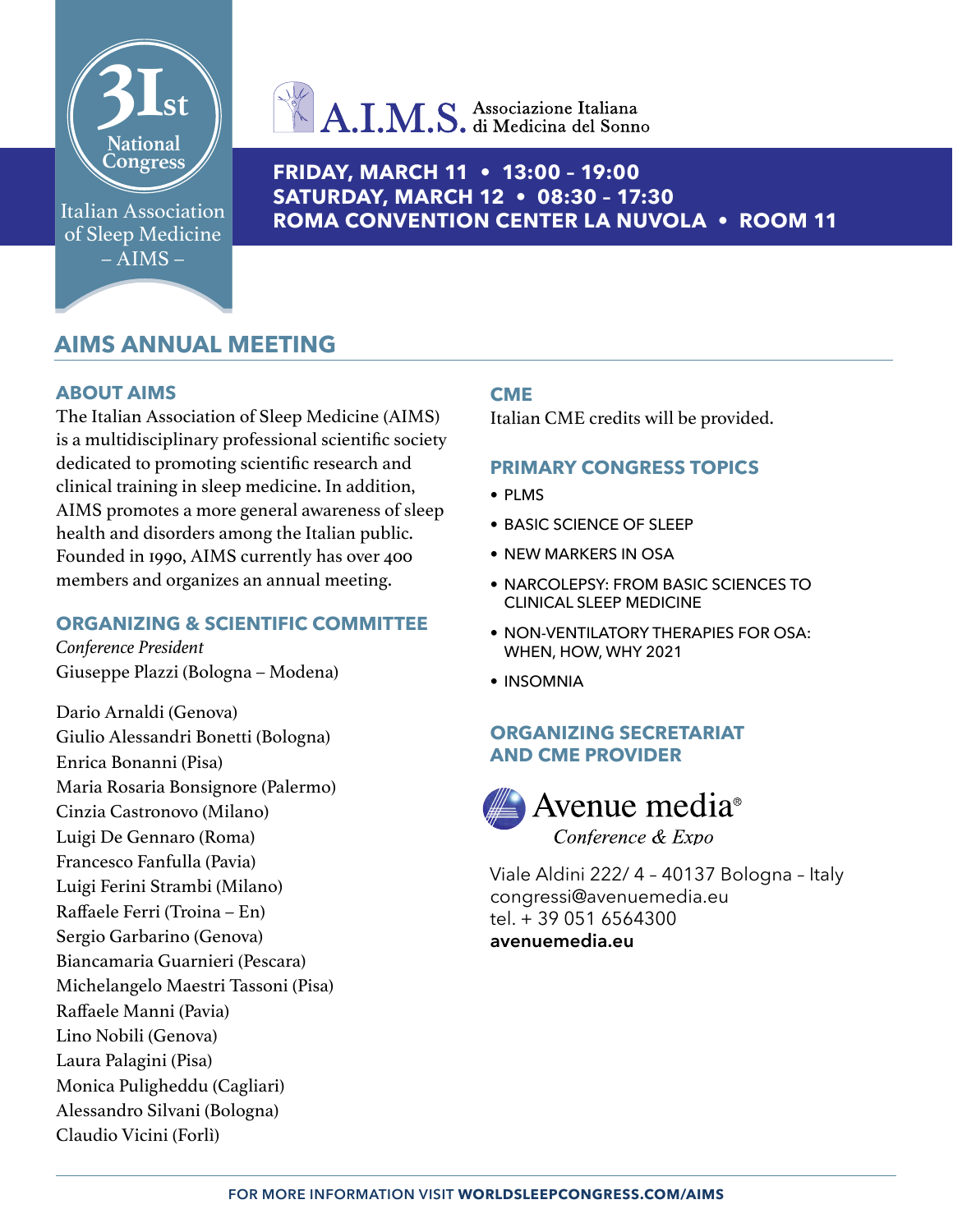

## Italian Association of Sleep Medicine  $-$  AIMS  $-$

## **ANNUAL MEETING • FRIDAY, MARCH 11, 2022 13:00 – 19:00 • ROOM 11**

## 12:00 – 13:00 REGISTRATION OF PARTICIPANTS

#### 13:00 – 13:30 OPENING LECTURES

Chair: Alfredo Berardelli (Roma) *The contribution of Sleep Medicine in Italy* Giuseppe Plazzi (Bologna); Luigi Ferini Strambi (Milano)

## $13:30 - 14:45$

## PLMS: TREATMENT IMPLICATIONS IN SLEEP AND NEUROLOGIC DISORDERS

Chair: Marco Zucconi (Milano); Enrica Bonanni (Pisa)

13:30 – 13:45 PLMS TREATMENT: PRO AND CON Marco Zucconi (Milano)

13:45– 14:00 PLMS RESPONSIVENESS TO DRUG THERAPY Mauro Manconi (Lugano - Switzerland)

14:00– 14:15 EFFECTS OF ANTIDEPRESSANTS ON PLMS Raffaele Ferri (Troina – En)

14:15– 14:30 PLMS AND OSA – ARE THEY INDEPENDENT? Carolina Lombardi (Milan)

 $I4:30 - I4:45$ **DISCUSSION**   $14:45 - 16:00$ BASIC SCIENCE OF SLEEP Chairs: Michele Ferrara (L'Aquila); Giovanna Zoccoli (Bologna)

## 14:45 – 15:00 NEUROBIOLOGICAL MECHANISMS OF DREAM RECALL

Serena Scarpelli (Roma)

## 15:00 – 15:15 LOCAL SLEEP-LIKE SLOW WAVE INTRUSION DURING WAKEFULNESS: INSIGHTS FROM BRAIN-INJURED PATIENTS

Simone Sarasso (Milano)

## 15:15 – 15:30

## THE ROLE OF SLEEP IN RECOVERING FROM NATURAL AND SYNTHETIC TORPOR: A FOCUS ON TAU PROTEIN

Marco Luppi (Bologna)

## 15:30 – 15:45

EEG ALTERATIONS DURING WAKE AND SLEEP IN MILD COGNITIVE IMPAIRMENT AND ALZHEIMER'S DISEASE Aurora D'atri (L'Aquila)

15:45 – 16:00 **DISCUSSION**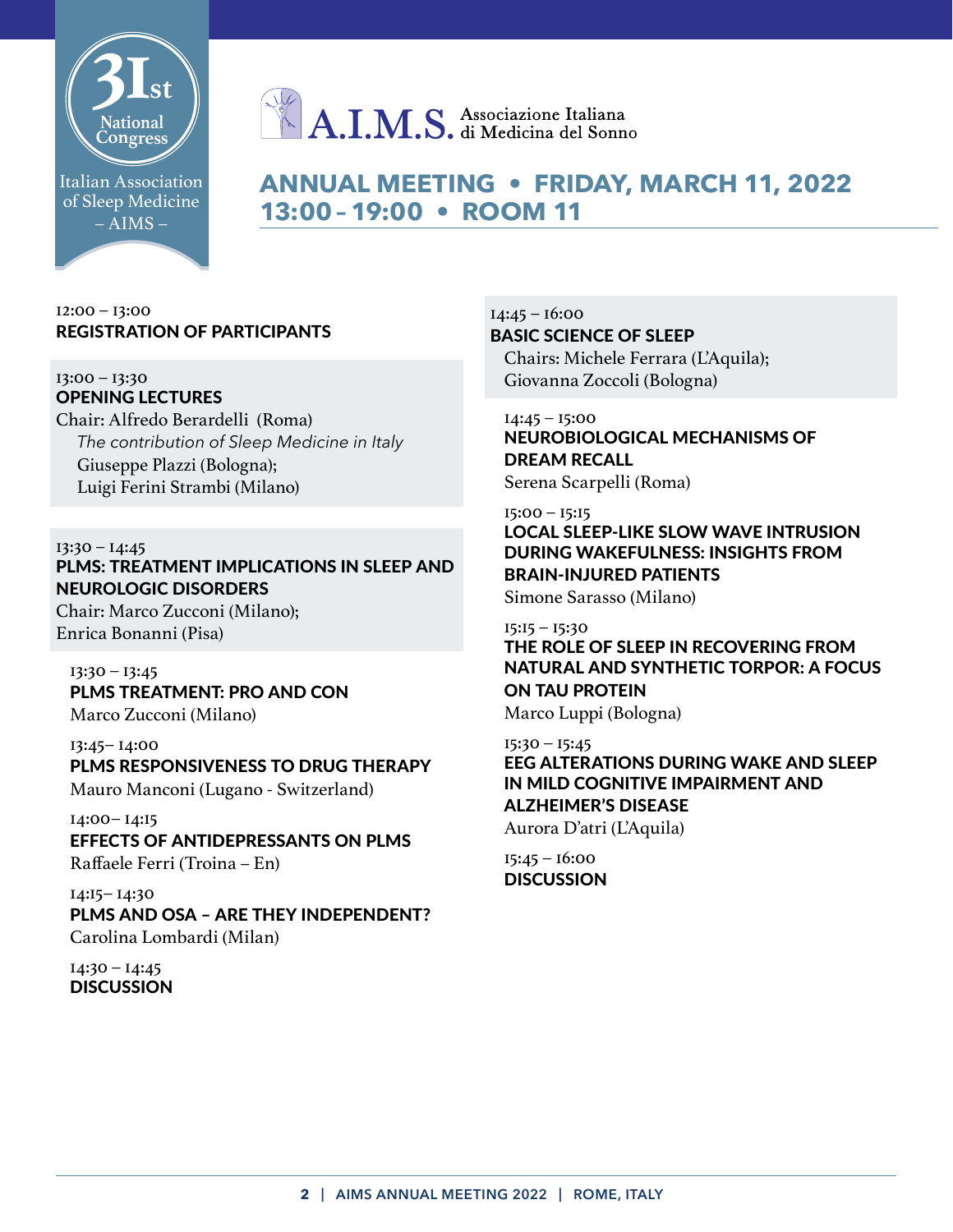

Italian Association of Sleep Medicine  $-\overline{AIMS}$  –

**ANNUAL MEETING • FRIDAY, MARCH 11, 2022 13:00 – 19:00 • ROOM 11**

16:00 – 17:00 INDUSTRY LECTURES

## 16:00 – 16:30 RESIDUAL EDS IN OSA PATIENTS: THE SOLRIAMFETOL PROPOSAL

Claudio Liguori (Roma) *With the contribution of Jazz Pharmecuticals*

16:30 – 17:00 THE EMOTIONS OF PATIENTS WITH INSOMNIA DISORDER: FROM NEURAL CIRCUITS TO COVID-SOMNIA

Moderator: Michela Vuga (Milano) Speakers: Luigi De Gennaro (Roma), Lino Nobili (Genova), Laura Palagini (Pisa) *With the contribution of Idorsia Pharmecuticals*

17:00 – 19:00 GENERAL AIMS ASSEMBLY AND ELECTION OF NEW AIMS BOARD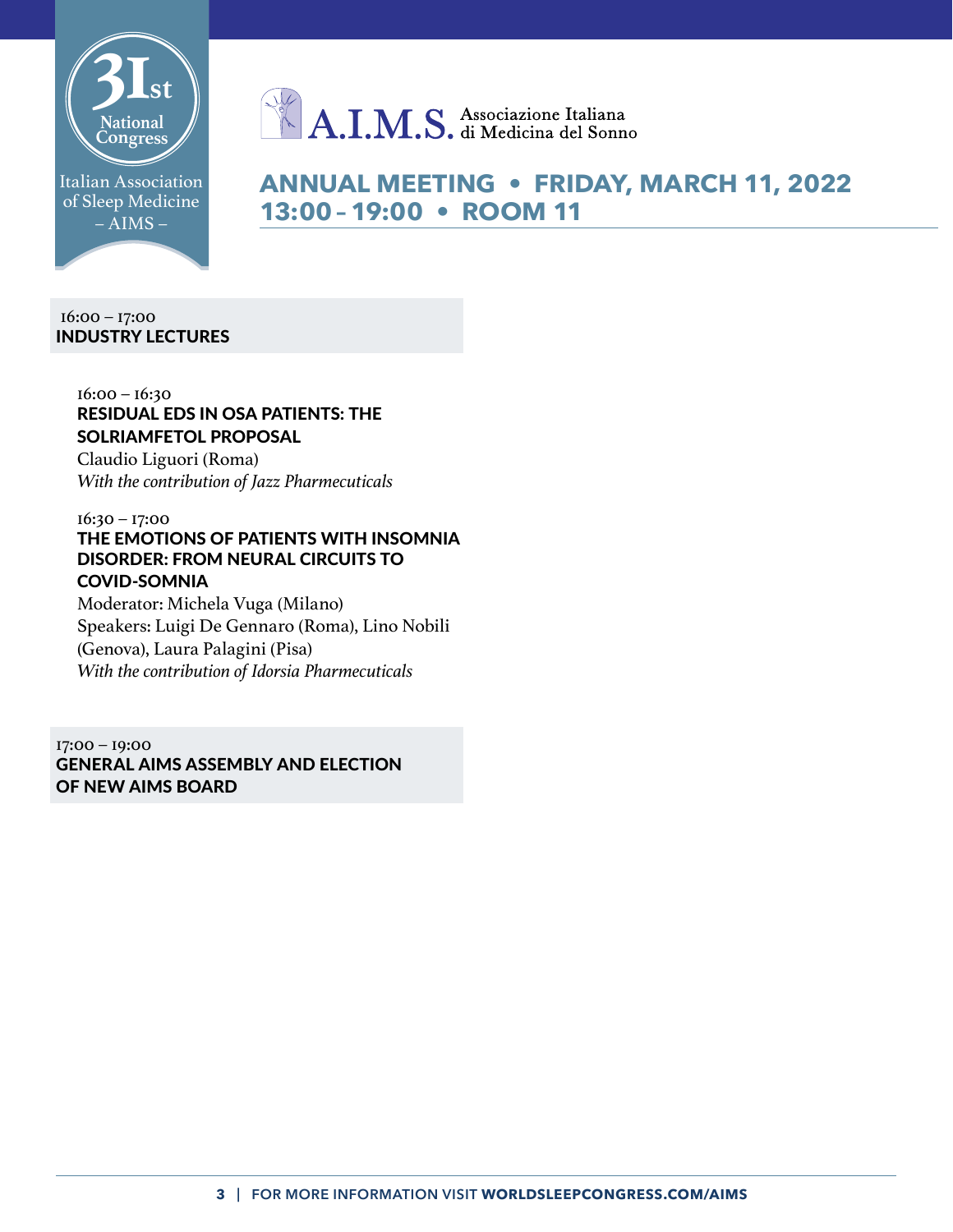

Italian Association of Sleep Medicine  $-$  AIMS  $-$ 

## **ANNUAL MEETING • SATURDAY, MARCH 12, 2022 08:30 – 17:30 • ROOM 11**

 $08:30 - 09:45$ NEW MARKERS IN OSA Chairs: Maria Pia Villa (Roma); Francesco Fanfulla (Pavia)

 $08:30 - 08:45$ IS THERE A PLACE FOR EPIGENETICS Maria Paola Mogavero (Pavia)

 $08:45 - 09:00$ NEW FUNCTIONAL MARKERS OF CARDIO-VASCULAR IMPAIRMENT Martino Pengo (Milano)

09:00 – 09:15 VENTILATORY TREATMENT: IN SEARCH OF ALTERNATIVE OUTCOMES

Stefania Redolfi (Cagliari)

09:15 – 09:30 OBSTRUCTIVE SLEEP APNOEA (OSA) IN CHILDREN: AN UPDATE

Maria Pia Villa (Roma)

09:30 – 09:45 **DISCUSSION** 

09:45 – 11:00 NARCOLEPSY: FROM BASIC SCIENCES TO CLINICAL SLEEP MEDICINE

Chairs: Giuseppe Plazzi (Bologna); Maria Rosaria Bonsignore (Palermo)

### 09:45– 10:00 UPDATE ON EXPERIMENTAL DATA IN **NARCOLEPSY**

Alessandro Silvani (Bologna)

## 10:00 – 10:15 POLYSOMNOGRAPHIC DIAGNOSIS OF NARCOLEPSY AND CENTRAL DISORDERS OF HYPERSOMNOLENCE

Fabio Pizza (Bologna)

10:15– 10:30 TELEMEDICINE FOR NARCOLEPSY Francesca Ingravallo (Bologna)

10:30– 10:45 PHARMACOLOGICAL TREATMENT OF **NARCOLEPSY** Claudio Liguori (Roma)

10:45– 11:00 **DISCUSSION** 

11:00 – 11:15 COFFEE BREAK

 $II:15 - I2:30$ NON-VENTILATORY THERAPIES FOR OSA: WHEN, HOW, WHY 2021 Chairs: Giulio Alessandri Bonetti (Bologna);

Claudio Vicini (Forlì)

11:15 – 11:30 UPDATE ON MAD THERAPY Chiara Stipa (Bologna)

11:30 – 11:45 SHORT AND LONG TERM SIDE EFFECTS OF MAD THERAPY Luca Mezzofranco (Padova)

11:45 – 12:00 SURGERY, AN OVERVIEW OF THE AVAILABLE **OPTIONS** Giovanni Cammaroto (Forli')

 $12:00 - 12:15$ OUTCOMES OF SURGERY IN AN EBM **PERSPECTIVE** Alessandro Bianchi (Milano)

 $12:15 - 12:30$ **DISCUSSION**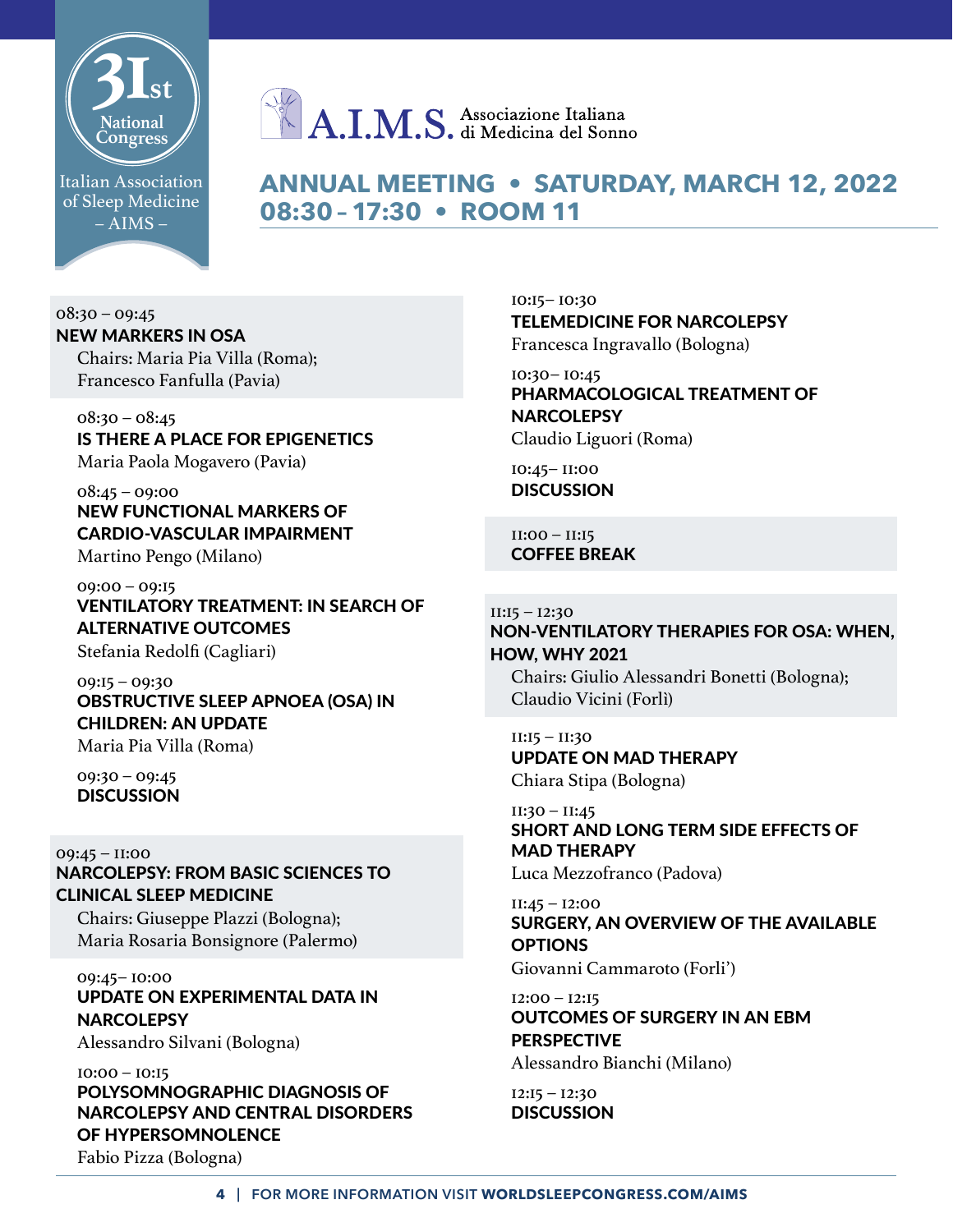

## Italian Association of Sleep Medicine  $-$  AIMS  $-$

## **ANNUAL MEETING • SATURDAY, MARCH 12, 2022 08:30 – 17:30 • ROOM 11**

#### 12:30 – 13:00 INDUSTRY LECTURE

## 12:30 – 13:00 THE HISTAMINERGIC PATHWAY IN THE TREATMENT OF EXCESSIVE DAYTIME SLEEPINESS IN PATIENTS WITH OSA

Luigi Ferini Strambi (Milano) *With the contribution of Bioprojet*

## 13:00 – 14:00 LUNCH

## $I4:00 - I5:15$

INSOMNIA Chairs: Lino Nobili (Genova); Luigi Ferini Strambi (Milano)

 $I4:00 - I4:15$ PRE-SLEEP AROUSAL AND SLEEP QUALITY DURING THE COVID-19 LOCKDOWN IN ITALY: CROSS-SECTIONAL AND LONGITUDINAL

## AIMS STUDIES

Maurizio Gorgoni (Roma)

### 14:15 – 14:30

INSOMNIA IN PRIMARY CARE: A SURVEY CONDUCTED ON ITALIAN PATIENTS OLDER THAN 50 YEARS

Paola Proserpio (Milano)

## 14:30 – 14:45 INSOMNIA, CIRCADIAN RHYTHMS AND MENTAL HEALTH

Laura Palagini (Ferrara)

## 14:45 – 15:00 INSOMNIA IN CHILDHOOD: IMPACT ON DEVELOPMENT AND MENTAL HEALTH

Oliviero Bruni (Roma)

15:00 – 15:15 **DISCUSSION** 

#### $15:15 - 16:15$ LECTURES

 $15:15 - 15:45$ FARPRESTO: THE ITALIAN REGISTRY OF REM BEHAVIOR DISORDER Monica Puligheddu (Cagliari)

15:45 – 16:15 TRAVELLING IN THE SLEEP UNIVERSE: WHEN SCIENCE AND ART MEET (IN HONOR OF NANNI TERZANO) Liborio Parrino (Parma)

## $16:15 - 17:30$ ORAL PRESENTATIONS

 $16:15 - 16:20$ 

LO SMART WORKING DURANTE LA PANDEMIA DI COVID-19 RIMUOVE LA VULNERABILITÀ AI PROBLEMI DI SONNO DELLE PERSONE CON CRONOTIPO SEROTINO E NE ALLEVIA LA PREDISPOSIZIONE ALLA DEPRESSIONE F. Salfi

16:20 – 16:25

SLEEP AND COVID-19. A CASE REPORT OF A MILD COVID-19 PATIENT MONITORED BY CONSUMER-TARGETED SLEEP WEARABLES M. Elbaz

## $16:25 - 16:30$

RLS PREVALENCE AND IMPACT ON SLEEP QUALITY IN A GROUP OF RELAPSING-REMITTENT MULTIPLE SCLEROSIS PATIENTS A. Pascazio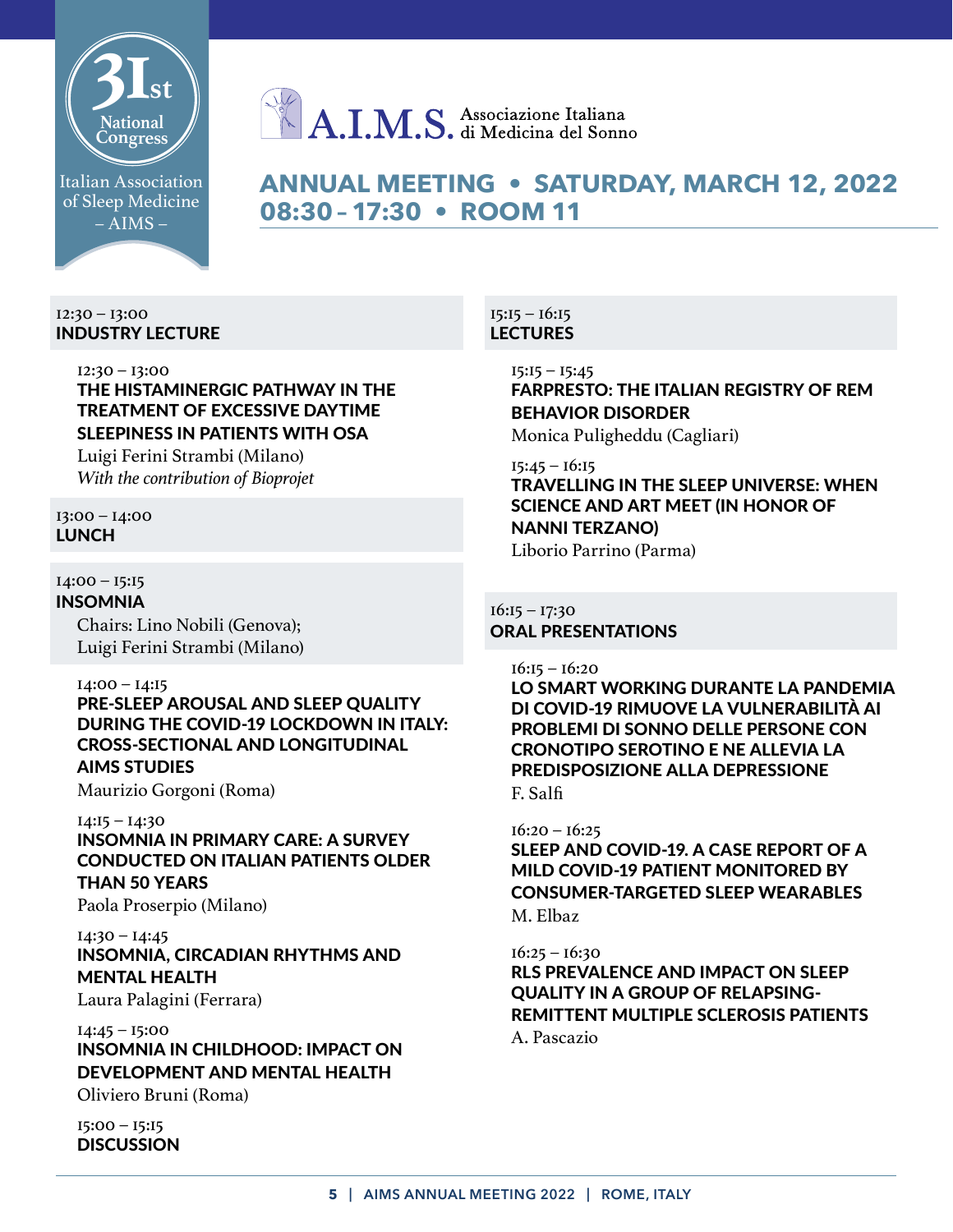

Italian Association of Sleep Medicine  $-$  AIMS  $-$ 

## **ANNUAL MEETING • SATURDAY, MARCH 12, 2022 08:30 – 17:30 • ROOM 11**

 $16:30 - 16:35$ PREVALENCE OF SLEEP BRUXISM: POLYSOMNOGRAPHIC DIAGNOSIS, TOOTH-WEAR AND OROFACIAL PAIN. A PRELIMINARY **STUDY** 

Veronica Della Godenza

#### 16:35 – 16:40

FAVORIRE L'APPRENDIMENTO DI VOCABOLI DURANTE IL SONNO ATTRAVERSO UN SISTEMA DI CLOSED-LOOP TARGETED MEMORY REACTIVATION IN SETTING DOMESTICO: UNO STUDIO PILOTA F. Salfi

 $16:40 - 16:45$ PACIFIER ERGONOMICS THAT CAN ENHANCE AIRWAY COMPETENCE IN INFANTS AND **TODDLERS** 

D. Tesini

 $16:45 - 16:50$ SLEEP APNEA, CPAP AND ME N. Hafid

 $16:50 - 16:55$ OBSTRUCTIVE SLEEP APNEA SYNDROME AND COGNITIVE DISORDERS IN ADULTS AND THE ELDERLY: A RETROSPECTIVE OBSERVATIONAL **STUDY** 

C.A.M. Lo Iacono

 $16:55 - 17:00$ GENDER DIFFERENCES IN REM SLEEP DURATION IN PATIENTS WITH COPD AND SLEEP APNEA (OVERLAP SYNDROME) M. Varma

#### 17:00 – 17:05

A SYSTEMATIC REVIEW ON ADHERENCE TO CONTINUOUS POSITIVE AIRWAY PRESSURE (CPAP) TREATMENT FOR OBSTRUCTIVE SLEEP APNOEA (OSA) IN INDIVIDUALS WITH MILD COGNITIVE IMPAIRMENT AND ALZHEIMER'S DISEASE DEMENTIA

C. Oliver

#### 17:05 – 17:10

IPOSSIA INTERMITTENTE NOTTURNA E FRAMMENTAZIONE DEL SONNO: DUPLICE MECCANISMO DI NEURODEGENERAZIONE? SINDROME DELLE APNEE OSTRUTTIVE DEL SONNO E DISTURBO DA MOVIMENTI PERIODICI DEGLI ARTI A CONFRONTO

M. Fernandes

#### 17:10 – 17:15

STUDIO ELETTROFISIOLOGICO DEL TRONCO-ENCEFALICO NELLA SINDROME DELLE APNEE OSTRUTTIVE DEL SONNO E VALUTAZIONE DELL'EFFETTO DELLA TERAPIA CON CPAP C. Lupo

#### $I7:15 - I7:20$

EFFICACY AND TOLERABILITY OF SOLRIAMFETOL IN OSA AND NARCOLEPTIC PATIENTS: REAL-WORLD EVIDENCE FROM AN ITALIAN MULTICENTER STUDY G. Didato

17:20 – 17:30 **DISCUSSION**